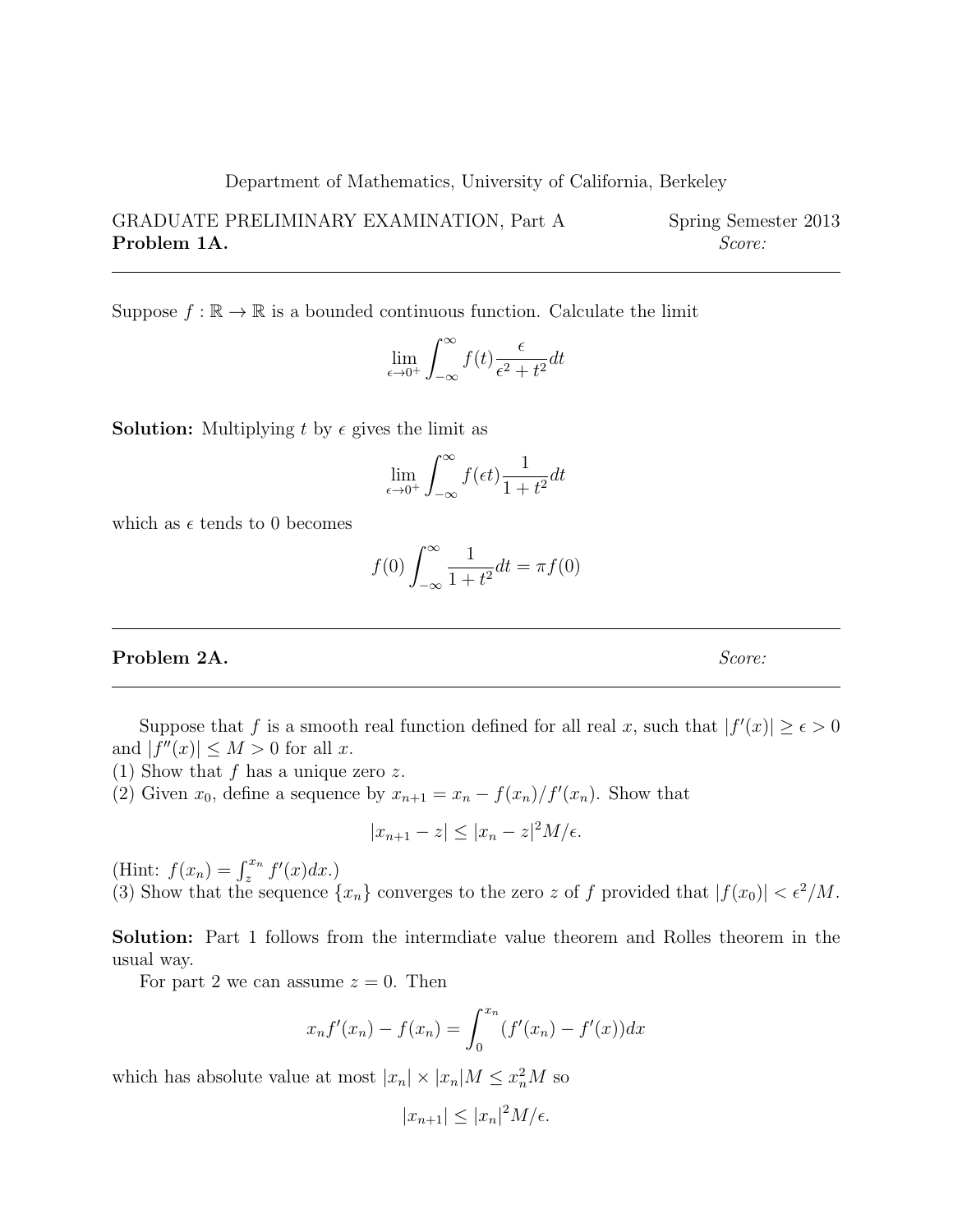For part 3, note that part 2 shows that each term of the sequence  $|x_n - z|M/\epsilon$  is bounded by the square of the previous term, so the sequence tends to zero if the first term is less than 1, which follows from  $|f(x_0)| < \epsilon^2/M$ .

### **Problem 3A.** Score:

Show that  $\int_0^\infty x \exp(-x^6(\sin x)^2) dx$  is finite.

**Solution:** More generally, the convergence of the integral  $\int_0^\infty x^\alpha \exp(-x^\beta (\sin x)^2) dx$  depends on the size of the "spikes" at  $x = n\pi$  where  $sin(x) = 0$ . The size of the spike at  $n\pi$  is bounded by a constant times

$$
n^{\alpha} \int_{-\infty}^{\infty} \exp(-n^{\beta} x^2) dx
$$

which is bounded by a constant times

 $n^{\alpha-\beta/2}$ .

So the integral converges if the series  $\Sigma n^{\alpha-\beta/2}$  does, which is true if  $\alpha - \beta/2 < -1$ , in particular if  $\alpha = 1, \beta = 6$ .

**Problem 4A.** Score:

Find

$$
\int_C \frac{\cosh(\pi z)}{z(z^2+1)}\,dz
$$

when C is the circle  $|z| = 2$ , described in the positive sense.

**Solution:** The singularities inside of C are at  $z = 0$ , i and  $-i$ . The residue at 0 is 1. The residues at *i* and  $-i$  are  $\frac{1}{2}$ . The integral is  $4\pi i$ .

## **Problem 5A.** Score:

Let  $n \geq 1$  and let  $\{a_0, a_1, \ldots, a_n\}$  be complex numbers such that  $a_n \neq 0$ . For  $\theta \in \mathbf{R}$ , define

$$
f(\theta) = a_0 + a_1 e^{i\theta} + a_2 e^{2i\theta} + \ldots + a_n e^{ni\theta}.
$$

Prove that there exists  $\theta \in \mathbf{R}$  such that  $|f(\theta)| > |a_0|$ .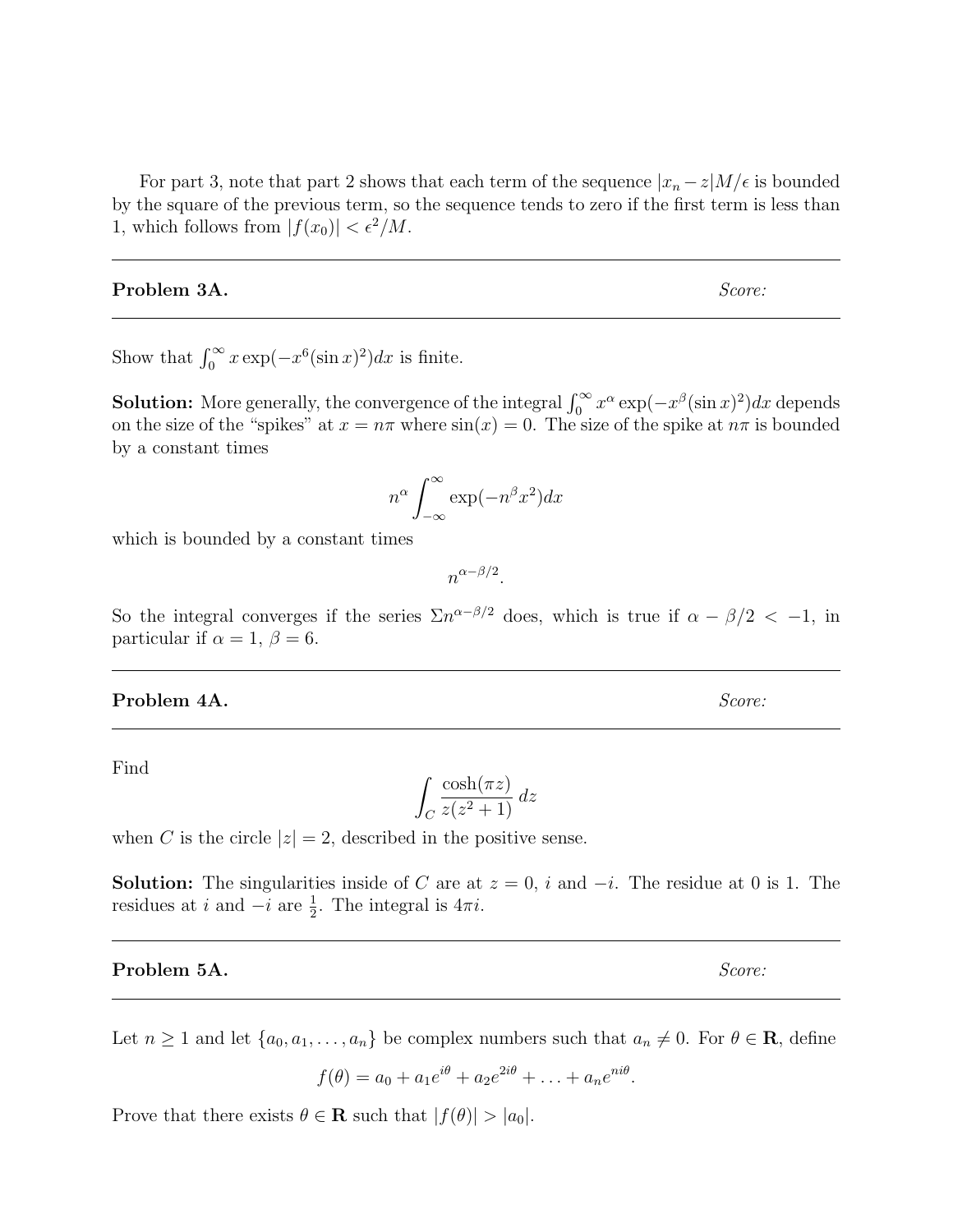**Solution:** Suppose that the claim is false. Then for all  $\theta \in \mathbf{R}$ , we have  $|f(\theta)| \leq |a_0|$ . Put  $g(z) = a_0 + a_1 z + a_2 z^2 + \ldots + a_n z^n$  so that  $f(\theta) = g(e^{i\theta})$ . By the maximum modulus principle, applied to  $K = \{z : |z| \leq 1\}$ , we know that |g| is maximized on some boundary point of K. Hence |g| also has an interior maximum at 0, so g must be a constant function. This contradicts the assumptions that  $n \geq 1$  and  $a_n \neq 0$ .

| Problem 6A. | Score: |
|-------------|--------|
|             |        |

Show that if V is a real vector space with a positive definite symmetric bilinear form  $\langle \cdot, \cdot \rangle$  and  $W \subset V$  is a linear subspace then  $W^{\perp} = ((W^{\perp})^{\perp})^{\perp}$ . Give an example such that  $W \neq (W^{\perp})^{\perp}$ .

**Solution:** For any subspace we have  $X \subset X^{\perp\perp}$  as X is orthogonal to  $X^{\perp}$ , so applying this to  $X = W^{\perp}$  shows that  $W^{\perp} \subset ((W^{\perp})^{\perp})^{\perp}$ . On the other hand, If  $X \subset Y$  then  $Y^{\perp} \subset X^{\perp}$ . Applying this to  $X = W$ ,  $Y = W^{\perp \perp}$  shows that  $((W^{\perp})^{\perp})^{\perp} \subset W^{\perp}$ . So  $((W^{\perp})^{\perp})^{\perp} = W^{\perp}$ . For the example, take  $V = \ell^2(\mathbb{N})$  and  $W \subset V$  the subspace of eventual ly 0 sequences.

Then  $W^{\perp} = \{0\}$  so  $(W^{\perp})^{\perp} = V$  but  $(1, 1/2, 1/3, ...) \notin W$ .

| Problem 7A. | Score: |
|-------------|--------|
|-------------|--------|

Let A be a matrix over the field of complex numbers. Suppose A has finite order, in other words  $A^m = I$  for some positive integer m. Prove that A is diagonalizable. Give an example of a matrix of finite order over an algebraically closed field that is not diagonalizable.

Solution: By a standard theorem of linear algebra, A is diagonalizable if and only if its minimal polynomial has no repeated roots. The hypothesis implies that the minimal polynomial of A divides  $X^m - 1$ . Hence it has distinct roots, since  $X^m - 1$  does.

The matrix  $\binom{11}{01}$  over an algebraically closed field of characteristic  $p > 0$  has finite order  $p$  but is not diagonalizable: both eigenvalues are 1, so if it were diagonalizable it would have to be the identity matrix.

| Problem 8A. | Score: |
|-------------|--------|
|             |        |

Let m and n be integers greater than 1. Prove that  $\log_m(n)$  is rational if and only if  $m = l^r$ and  $n = l^s$ , for some positive integers l, r, and s.

**Solution:** If  $m = l^r$  and  $n = l^s$ , then  $\log_m(n) = s/r$ . Conversely, suppose  $\log_m(n) = s/r$ , where s and r are integers which we may assume coprime and positive  $(n > 1)$  implies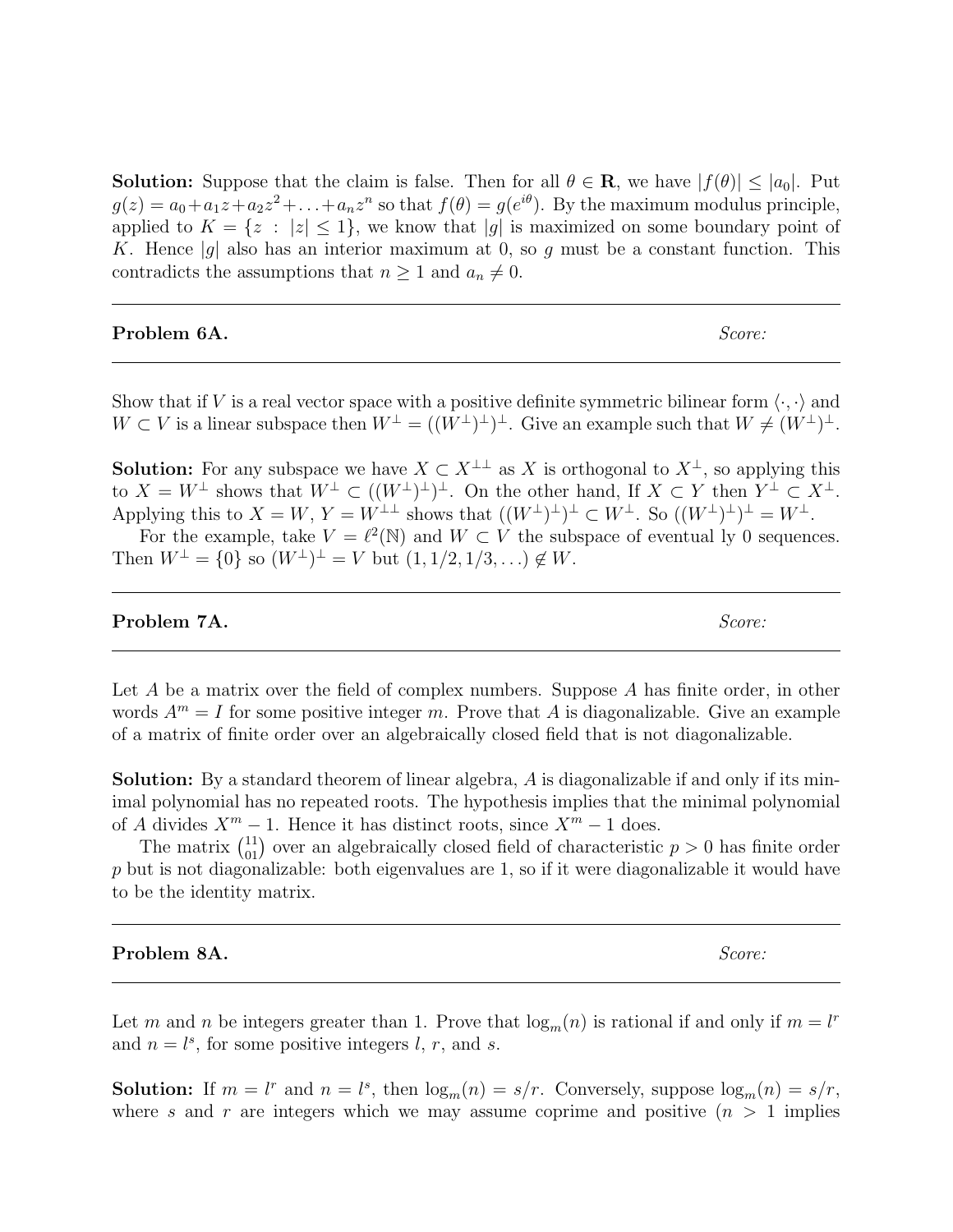$\log_m(n) > 0$ . Then  $m^s = n^r$ . By the fundamental theorem of arithmetic, the prime factorizations of m and n must be of the form  $m = p_1^{e_1} \cdots p_k^{e_k}$ ,  $n = p_1^{f_1} \cdots p_k^{f_k}$  $k^{f_k}$ , where  $se_i = rf_i$ for all *i*. Since r and *s* are coprime, this implies  $e_i = rh_i$ ,  $f_i = sh_i$  for some  $h_i$ . Hence  $m = l^r$ and  $n = l^s$ , where  $l = p_1^{h_1} \cdots p_k^{h_k}$ .

**Problem 9A.** Score:

Let K be a field. Let R be an integral domain which contains K and is finite-dimensional (as a vector space) over K. Prove that  $R$  is a field.

**Solution:** Let  $x \in R$ ,  $x \neq 0$ . The map  $m_x : R \to R$  defined by  $m_x(r) = xr$  is a linear endomorphism of  $R$  as a vector space over  $K$ . Since  $R$  is an integral domain, the kernel of  $m_x$  is zero, *i.e.*,  $m_x$  is injective. Since R is finite-dimensional, this implies that  $m_x$  is surjective. Then the element y such that  $m_x(y) = 1$  is an inverse of x.

Alternate solution: the fact that  $R$  is an integral domain implies that the minimal polynomial  $P(X)$  of x over K is irreducible. In particular, its constant term c is non-zero. The identity  $P(x) = 0$  can be rewritten as  $xQ(x) = -c$ , where  $P(X) - c = XQ(X)$ , so  $y = -Q(x)/c$  is an inverse of x.

# **Problem 1B.** Score:

Find  $\int_0^1 \arctan(x) dx$ .

Solution: Integration by parts gives

$$
1 \times \arctan(1) - \int_0^1 \frac{x}{1+x^2} dx = \pi/4 - (\log 2)/2.
$$

# **Problem 2B.** Score:

Prove that the intersection of a decreasing sequence of closed connected subsets of a compact metric space is connected. Give an example to show that this is false if the assumption that the space is compact is dropped.

# Solution: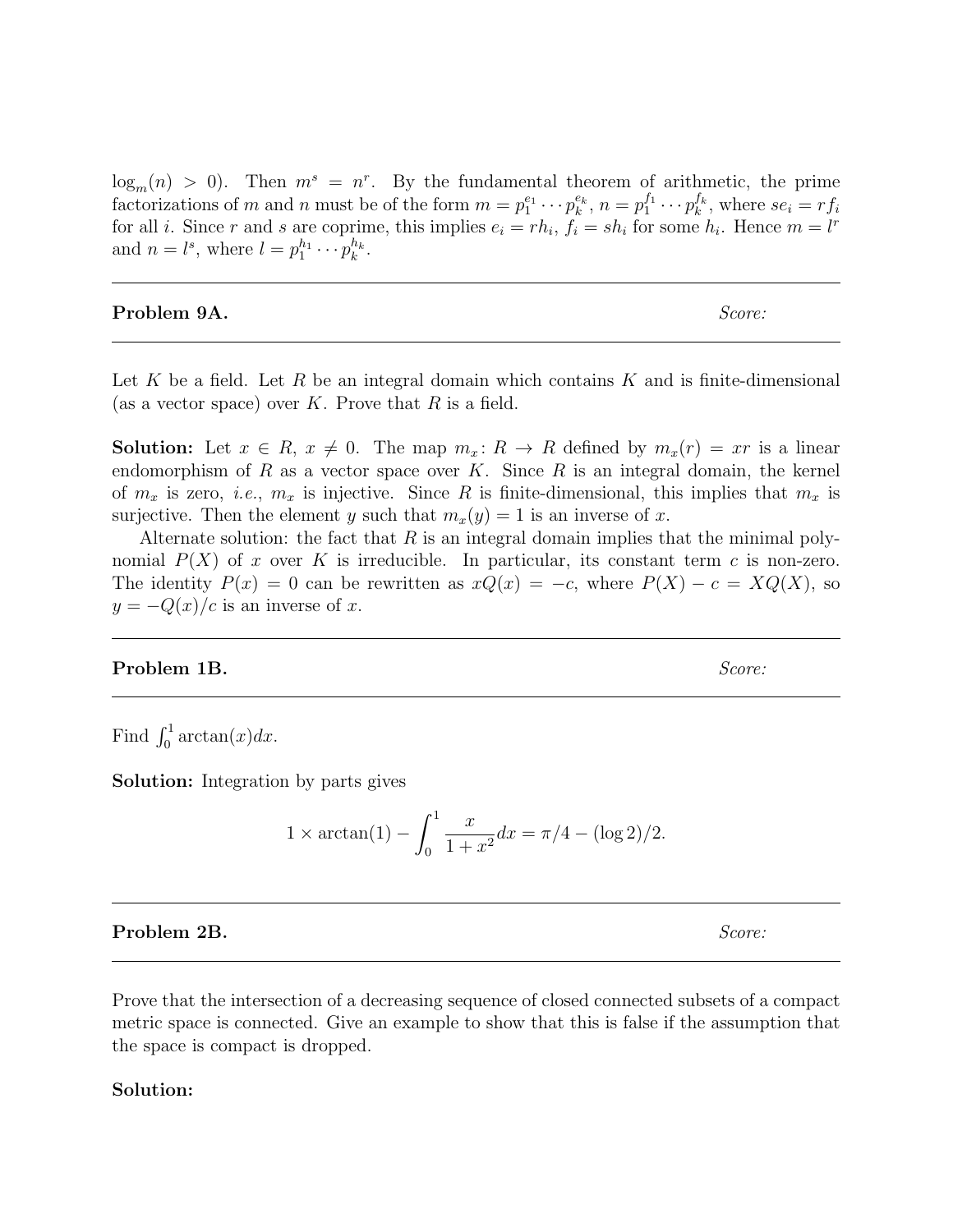Suppose that  $X_1, X_2, \ldots$  is a decreasing sequence of closed connected subsets with intersection  $X$ . If  $X$  is not connected, it is the union of non-empty disjoint closed subsets Y and Z. Pick disjoint open subsets U and V containing Y and Z. Then  $U, V$ , and the complements of the  $X_i$  form an open cover of a compact space, which therefore has a finite subcover, so some  $X_i$  is contained in the union of U and V. But this contradicts the fact that  $X_i$  is connected.

The sequence of connected subsets of the plane consisting of the union of the set  $x = 0$ ,  $x = 1, y \geq n$  has disconnected intersection.

### **Problem 3B.** Score:

Let g be  $2\pi$ -periodic, continuous on  $[-\pi, \pi]$  and have Fourier series

$$
\frac{a_0}{2} + \sum_{n=1}^{\infty} (a_n \cos nx + b_n \sin nx).
$$

Let f be  $2\pi$ -periodic and satisfy the differential equation

$$
f''(x) + kf(x) = g(x)
$$

where  $k \neq n^2, n = 1, 2, 3, \ldots$  Find the Fourier series of f and prove that it converges everywhere.

#### Solution:

$$
f(x) = \frac{a_0}{2k} + \sum_{n=1}^{\infty} \left(\frac{a_n}{k - n^2} \cos nx + \frac{b_n}{k - n^2} \sin nx\right).
$$

This converges (uniformly) for all x as the numbers  $a_n$  and  $b_n$  are bounded, and the series  $\sum \frac{1}{k-n^2}$  converges.

#### **Problem 4B.** Score:

Let U be an open subset of C. Let K be a closed bounded subset of C that is contained in U. Put

$$
D = \min_{p \in K, q \notin U} |p - q|.
$$

That is, D is the closest distance between K and  $C - U$ . (If  $U = C$  then we put  $D = \infty$ .)

Suppose that f is an analytic function on U so that for all  $z \in U$ , we have  $|f(z)| \leq M$ . Here M is a fixed positive number. Find an explicit number  $C < \infty$ , depending on M and D, so that for all  $z_0 \in K$  we have  $|f'(z_0)| \leq C$ . Justify your answer.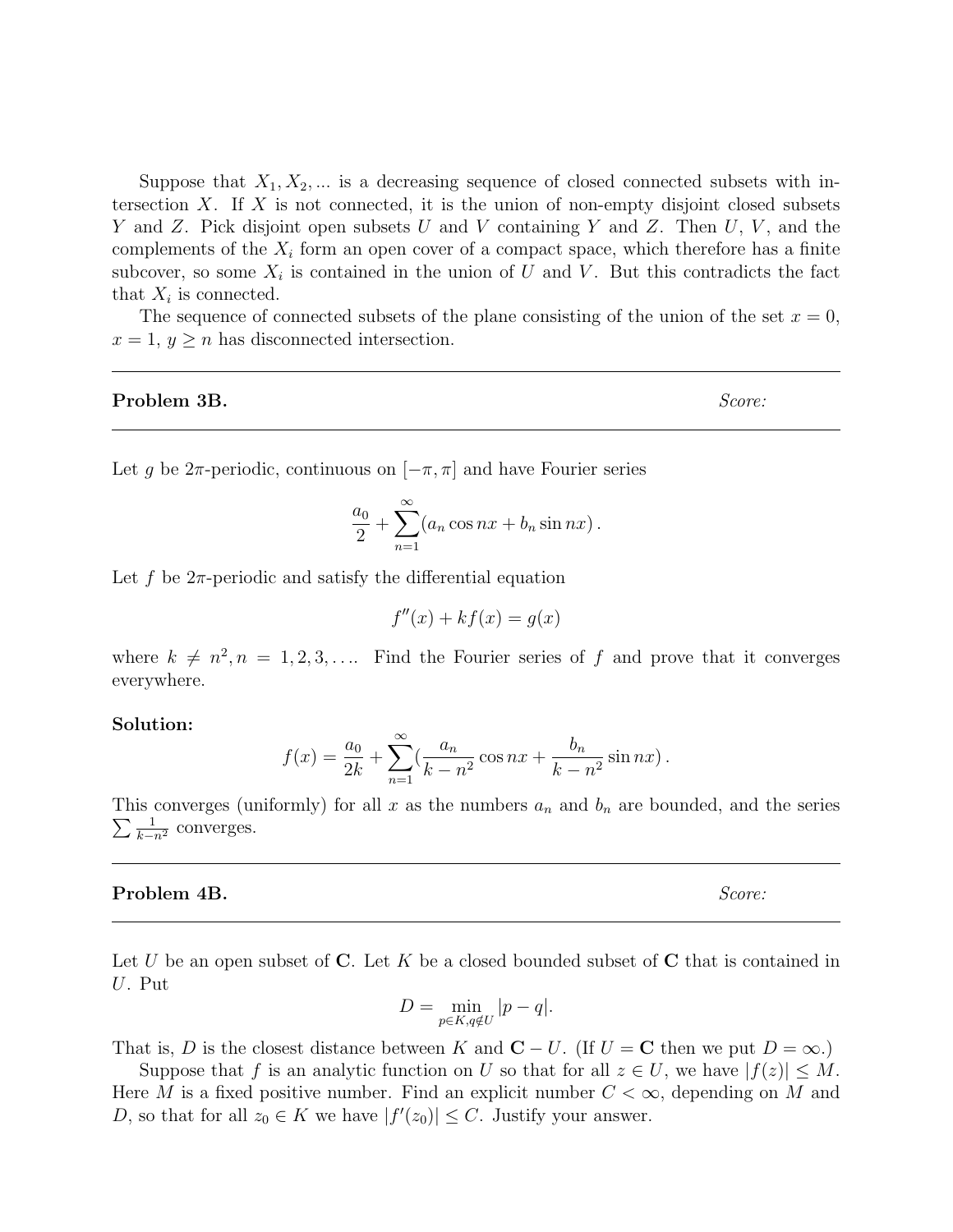**Solution:** Given  $z_0 \in K$  and  $r < D$ , put  $C_r = \{z : |z - z_0| = r\}$ . Then f is analytic in and on  $C_r$ . We have

$$
f'(z_0) = \frac{1}{2\pi i} \int_{C_r} \frac{f(z)}{(z - z_0)^2} dz,
$$

so  $|f'(z_0)| \leq \frac{1}{2\pi} \cdot \frac{M}{r^2}$  $\frac{M}{r^2} \cdot 2\pi r = \frac{M}{r}$  $\frac{M}{r}$ . Taking  $r \to D$ , we can put  $C = \frac{M}{D}$  $\frac{M}{D}$  .

## **Problem 5B.** Score:

Which of the following domains are biholomorphically equivalent to each other: the complex plane  $\mathbb{C}$ , the unit disk  $D \subset \mathbb{C}$ , the upper halfplane  $\mathbb{H} \subset \mathbb{C}$ ? Write explicit biholomorphisms or prove they cannot exist.

**Solution:** An explicit biholomorphism  $\phi : \mathbb{H} \to D$  is given by

$$
\phi(z) = \frac{z - i}{z + i}
$$

If a holomorphic function  $f: \mathbb{C} \to \mathbb{C}$  is bounded then it is constant. In particular, any holomorphic function  $f: \mathbb{C} \to D \subset \mathbb{C}$  is constant and hence not a biholomorphism.

**Problem 6B.** Score:

Show that the  $n \times n$  (Cauchy) matrix with entries  $1/(x_i - y_j)$  has determinant

$$
\frac{\prod_{1 \leq j < i \leq n} (x_i - x_j)(y_j - y_i)}{\prod_{1 \leq i, j \leq n} (x_i - y_j)}
$$

**Solution:** Multiplying the determinant by  $\prod_{1 \leq i,j \leq n} (x_i - y_j)$  gives a polynomial of degree  $n(n-1)$ . This polynomial vanishes whenever two x's or two y's are equal so is divisible by  $\prod_{1 \leq j < i \leq n} (x_i - x_j)(y_j - y_i)$ , and therefore equal to a constant times this as the degrees are the same. The constant can be checked to be 1 by looking at the coefficient of some monomial.

### **Problem 7B.** Score:

Prove the following three statements about real  $n \times n$  matrices.

1. If A is an orthogonal matrix whose eigenvalues are all different from  $-1$ , then  $I + A$  is nonsingular and  $S = (I - A)(I + A)^{-1}$  is skew-symmetric.